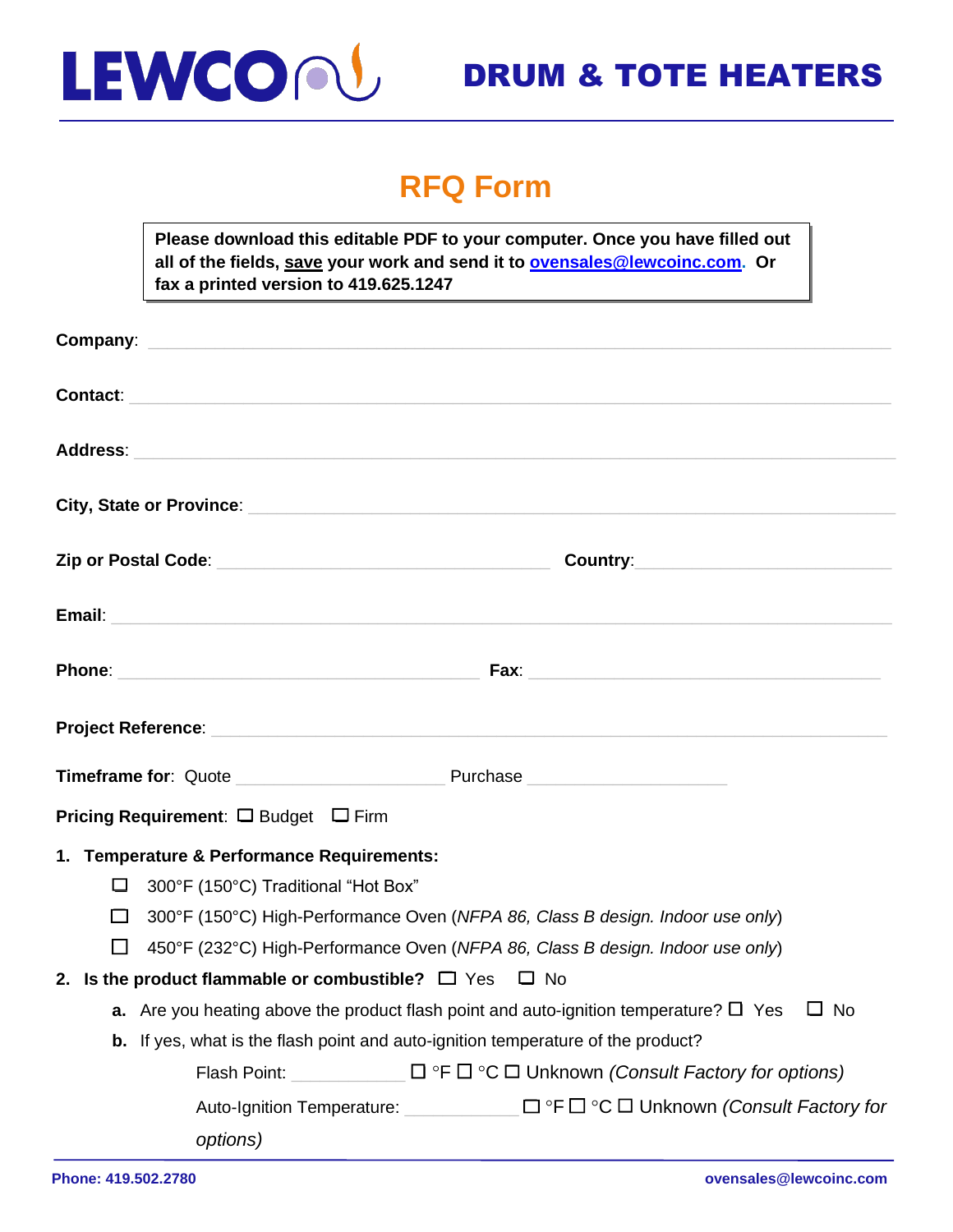# LEWCOO

### DRUM & TOTE HEATERS

**3. Type of container to be heated?** ❑ 55-Gallon Drums ❑ Totes/ IBC Tanks

❑ Other: \_\_\_\_\_\_\_\_\_\_\_\_\_\_\_\_\_\_\_\_\_\_\_\_\_\_\_\_\_\_\_\_\_\_\_\_\_\_\_\_\_\_\_\_\_\_\_\_\_\_\_\_\_\_\_\_\_\_\_\_\_\_\_\_\_\_\_\_\_

**4. Number of drums or totes to be heated:** \_\_\_\_\_\_\_\_\_\_\_\_\_\_\_\_\_\_\_\_\_\_\_\_\_\_\_\_\_\_\_\_\_

*Standard Drum Cabinet Capacities: 1, 2, 4, 6, 8, 12, 16, 24, 32, or 48 Drums Standard Tote Cabinet Capacities: 1, 2, 3, 4, 6, or 8 Totes*

- **5. Where will the equipment be installed?** ❑ Indoor ❑ Outdoor
- **6. What type of configuration do you require?** 
	- ❑ **Low Profile** (plate steel floor, no spill containment not suitable for outdoor installation) *Available in 1 to 12 drum capacities; not available for totes.*
	- ❑ **Standard Profile** (single-level with spill containment sump) *Available in 1 to 16 drum, or 1 to 4 tote capacities.*
	- ❑ **Multi-Level** (includes with spill containment sump) *Available in 8 drum (2 tote),16 drum (4 tote), 24 drum (6 tote), 32 drum (8 tote), and 48 drum capacities.*

#### **7. What is preferred heating medium?**

❑ **Electric**: Voltage/ Phase/ Hz\_\_\_\_\_\_\_\_\_\_\_\_\_\_\_\_\_\_\_\_\_\_\_ (*Standard is 480/3/60)*

*\*NOTE: Electrically heated "hot box" models are not suitable for heating flammable or combustible materials, nor intended for installation in electrically classified areas.* 

□ Saturated Steam: Supply pressure (10-200 psi):

- ❑ **Hot Water**: Supply Temperature: \_\_\_\_\_\_\_\_\_\_\_\_\_\_ ❑ F ❑ C
- ❑ **Hot Oil**: Supply Temperature: \_\_\_\_\_\_\_\_\_\_\_\_\_\_ ❑ F ❑ C
- **8. If you selected saturated steam, hot oil, or hot water above, what type of temperature controls are**

#### **required?**

- ❑ None (*no controls*)
- $\Box$  Electronic, single set-point digital temperature controller and redundant high-limit controller

 $\Box$  Non-electronic, self-acting temperature controllers, limited to 150 psig, available in the following ranges:

- $□$  125°F 212°F (52°C 100°C), 1/<sub>2</sub>" valve
- □ 158°F 300°F (70°C 149°C), ½" valve
- **9. Is a circulating fan required?** ❑ Yes ❑ No *(Adds 15°F to minimum operating temperature)*

**10. Is a vent required?** *(5" diameter, damper included. Not available for outdoor installation)*❑ Yes ❑ No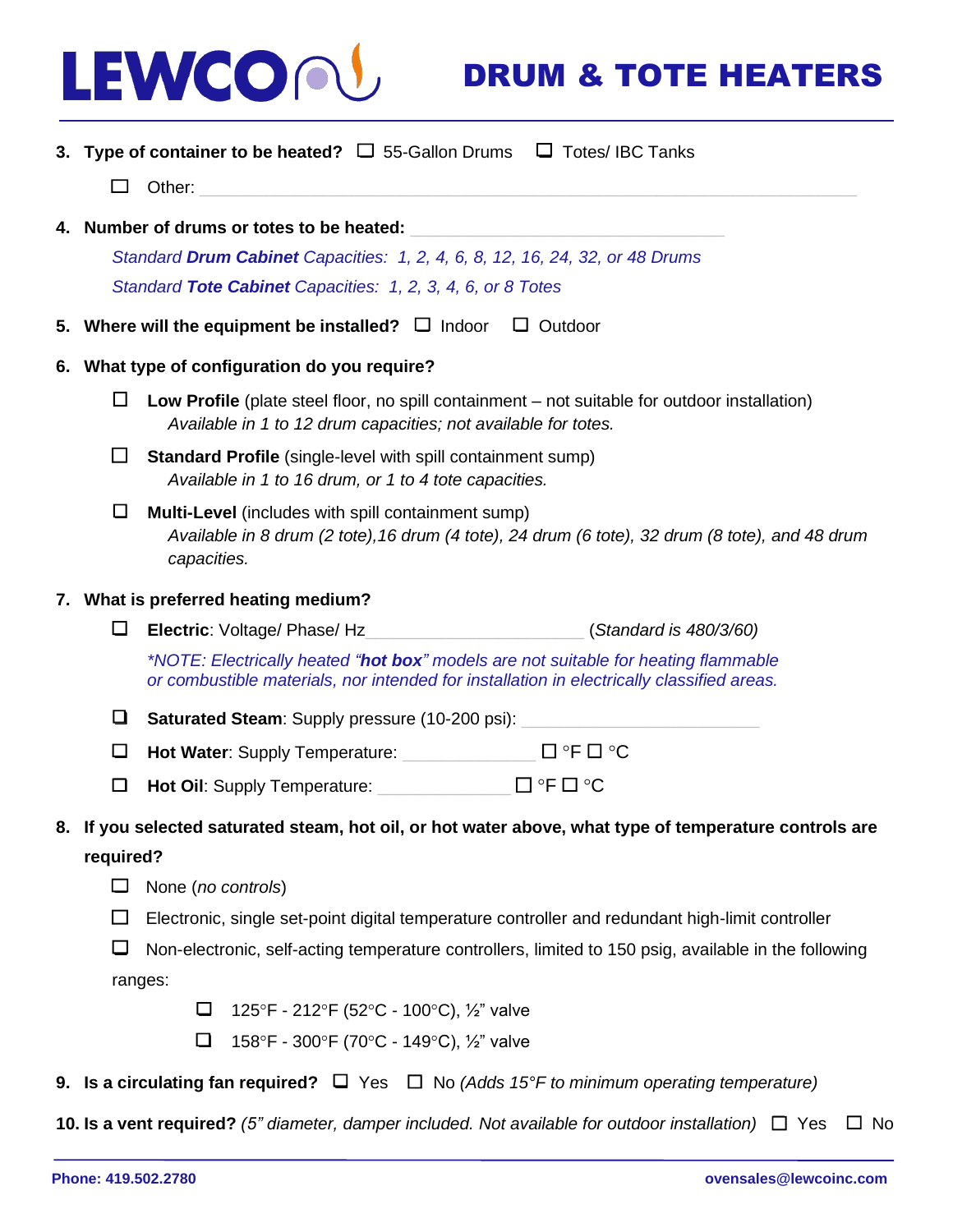

## DRUM & TOTE HEATERS

#### **11. Does the equipment require any hazardous area classification?** (*ex. Class 1, Division 1, Group D*)

**12. Finish?** ❑ Standard alkyd enamel ❑ Premium finish for corrosive environments **a. Color?** ❑ Blue ❑ Gray ❑ Custom *(RAL# \_\_\_\_\_\_\_\_\_)* **13. Do you require any additional options?** ❑ Door Switch *(*disables heat when door is opened*)* ❑ Batch Timer *(automatically turns off heat at completion*) ❑ Single Pen Chart Recorder  $\Box$  Steam Trap(s) ❑ Drum Rotator(s) ❑ Data Logger ❑ Ramp/ Soak Controller ❑ Stainless Steel ❑ Adjustable Leveling Legs ❑ Auxiliary Hose Access Port o Quantity Size ❑ Zero Speed Switch for Fans *(Only available with High-Performance Models)* ❑ Exhaust Fan *(Only available with High-Performance Models)* ❑ Third Party Inspection *(i.e. CSA, U/L, etc.)* ❑ Other Requirements: